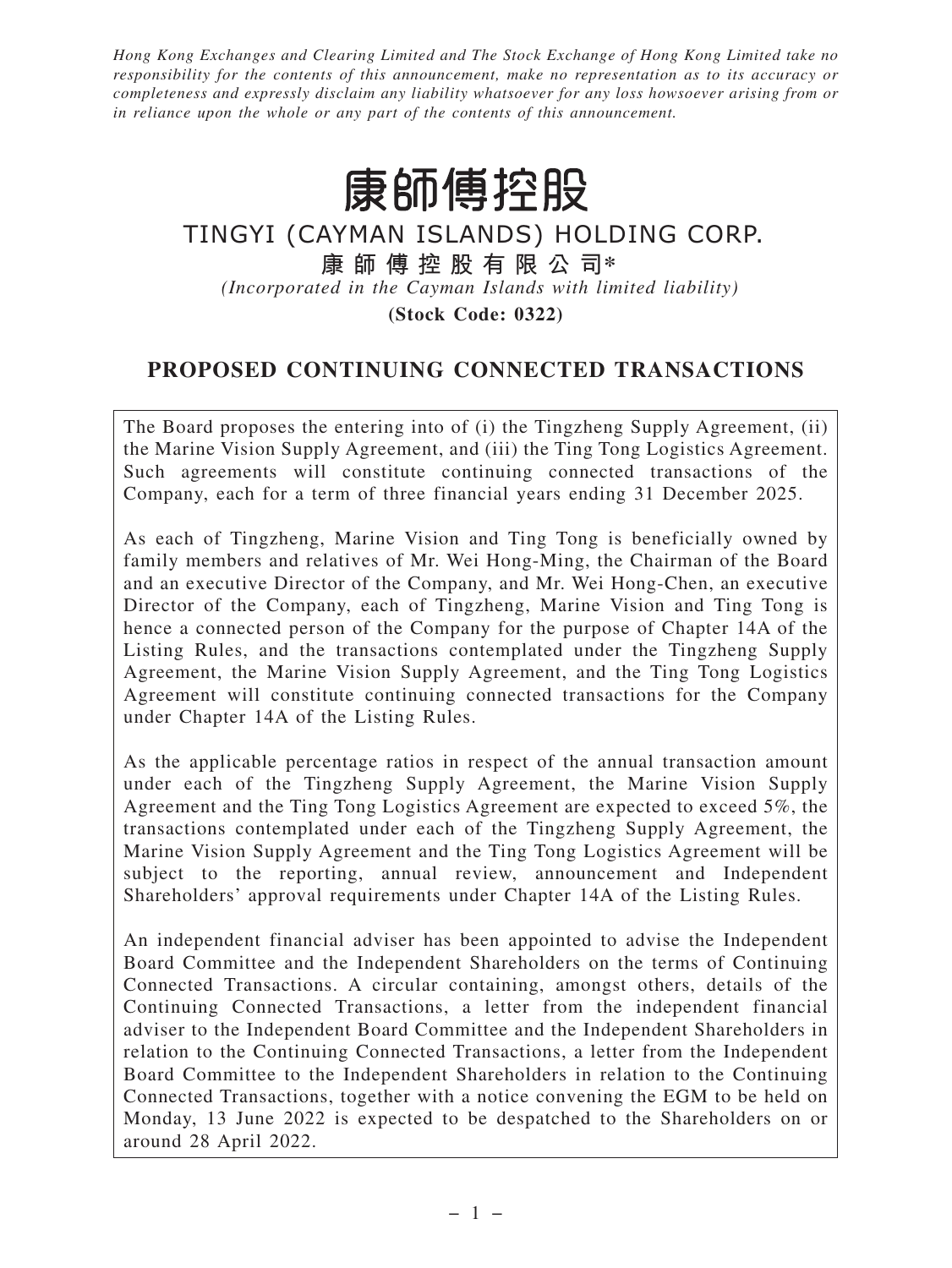#### **INTRODUCTION**

The Board proposes the entering into of (i) the Tingzheng Supply Agreement, (ii) the Marine Vision Supply Agreement, and (iii) the Ting Tong Logistics Agreement. Such agreements will constitute continuing connected transactions of the Company, each for a term of three financial years ending 31 December 2025. Such agreements will be entered into upon approvals by the Independent Shareholders.

#### **THE TINGZHENG SUPPLY AGREEMENT**

Reference is made to the announcements of the Company dated 21 November 2019 and 16 December 2019 and the circular of the Company dated 23 December 2019 in relation to the 2019 Tingzheng Agreement. As the 2019 Tingzheng Agreement is due to expire on 31 December 2022, the Board proposes the entering into of the Tingzheng Supply Agreement to enable the Group to continue to purchase flexible plastic packaging materials and plastic products from Tingzheng and its subsidiaries for the Group's operation requirements in the upcoming three years. The principal terms of the Tingzheng Supply Agreement are set out below:

- Subject: The Group will purchase flexible plastic packaging materials and plastic products from Tingzheng and its subsidiaries.
- Term: Three financial years commencing on 1 January 2023 and ending on 31 December 2025.
- Price: The price of the products to be supplied by Tingzheng and its subsidiaries to the Group will be based on the quoted price for the products to be supplied. Such quoted price will be determined on a quarterly basis based on arm's length negotiations between the parties and on normal commercial terms with reference to:
	- i. the prevailing market price for the same or substantially similar products, taking into account the price of the same or substantially similar products with comparable order quantities and quality offered by independent third party suppliers;
	- ii. if there are insufficient comparable transactions to (i) above, on normal commercial terms comparable to those received from independent third parties in respect of the same or substantially similar products with comparable quantities and quality; and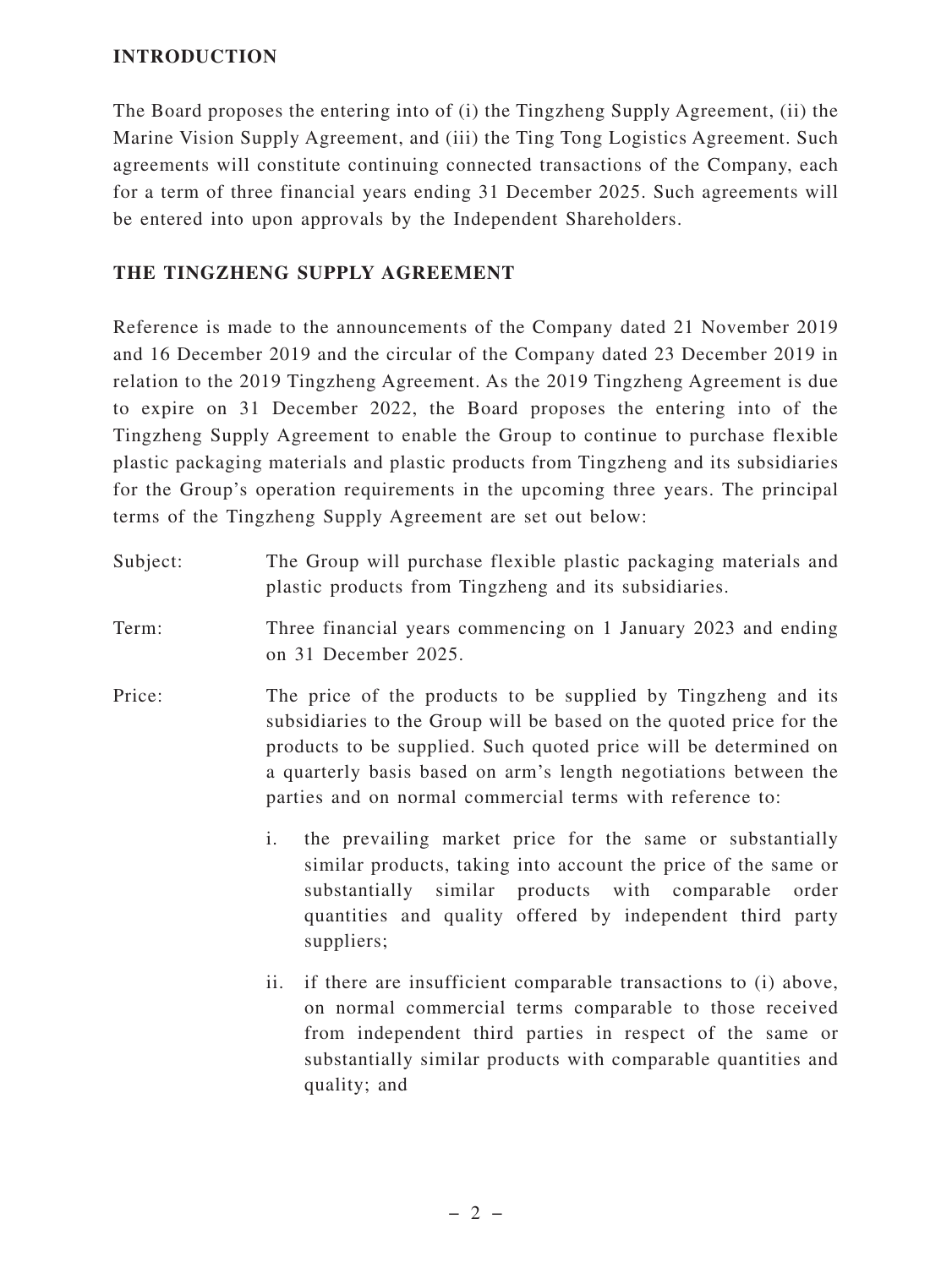iii. if both (i) and (ii) above are not applicable, by reference to the average price of similar products previously purchased by the Group, and on normal commercial terms which are no less favourable to the Group than that are available from independent third parties.

Payment for the products under the Tingzheng Supply Agreement will be calculated on a monthly basis upon delivery of the products, with additional credit terms of 60 days. The payment will be made on the monthly payment day specified by the Group after the end of the credit terms.

Cap amount: Pursuant to the Tingzheng Supply Agreement, the Group has agreed to purchase products from Tingzheng and its subsidiaries based on the pricing policy stated above during the term of the Tingzheng Supply Agreement subject to the following annual caps:

## **Financial year ending 31 December 2023 2024 2025** *RMB' million RMB' million RMB' million*

| Transaction amount | 2,700 | 3,000 | 3,300 |
|--------------------|-------|-------|-------|
|--------------------|-------|-------|-------|

The annual caps for the Tingzheng Supply Agreement were determined based on the historical transaction amount with Tingzheng and its subsidiaries, and the Group's expected demand for the products supplied by Tingzheng and its subsidiaries.

The historical transaction amount of the products supplied by Tingzheng and its subsidiaries for the two financial years ended 31 December 2021 and the two months ended 28 February 2022 are set out below:

|                                  |                    |                                        | For the          |
|----------------------------------|--------------------|----------------------------------------|------------------|
|                                  |                    |                                        | two months       |
|                                  | For the year ended |                                        | ended            |
|                                  |                    | 31 December                            | 28 February      |
|                                  | 2020               | 2021                                   | 2022             |
|                                  |                    | RMB' million RMB' million RMB' million |                  |
| Annual cap                       | 2,200              | 2,300                                  | $2,400^{(Note)}$ |
| Historical transaction<br>amount | 2,154              | 2,236                                  | 272              |

*Note: The annual cap for 2022 is for the whole financial year.*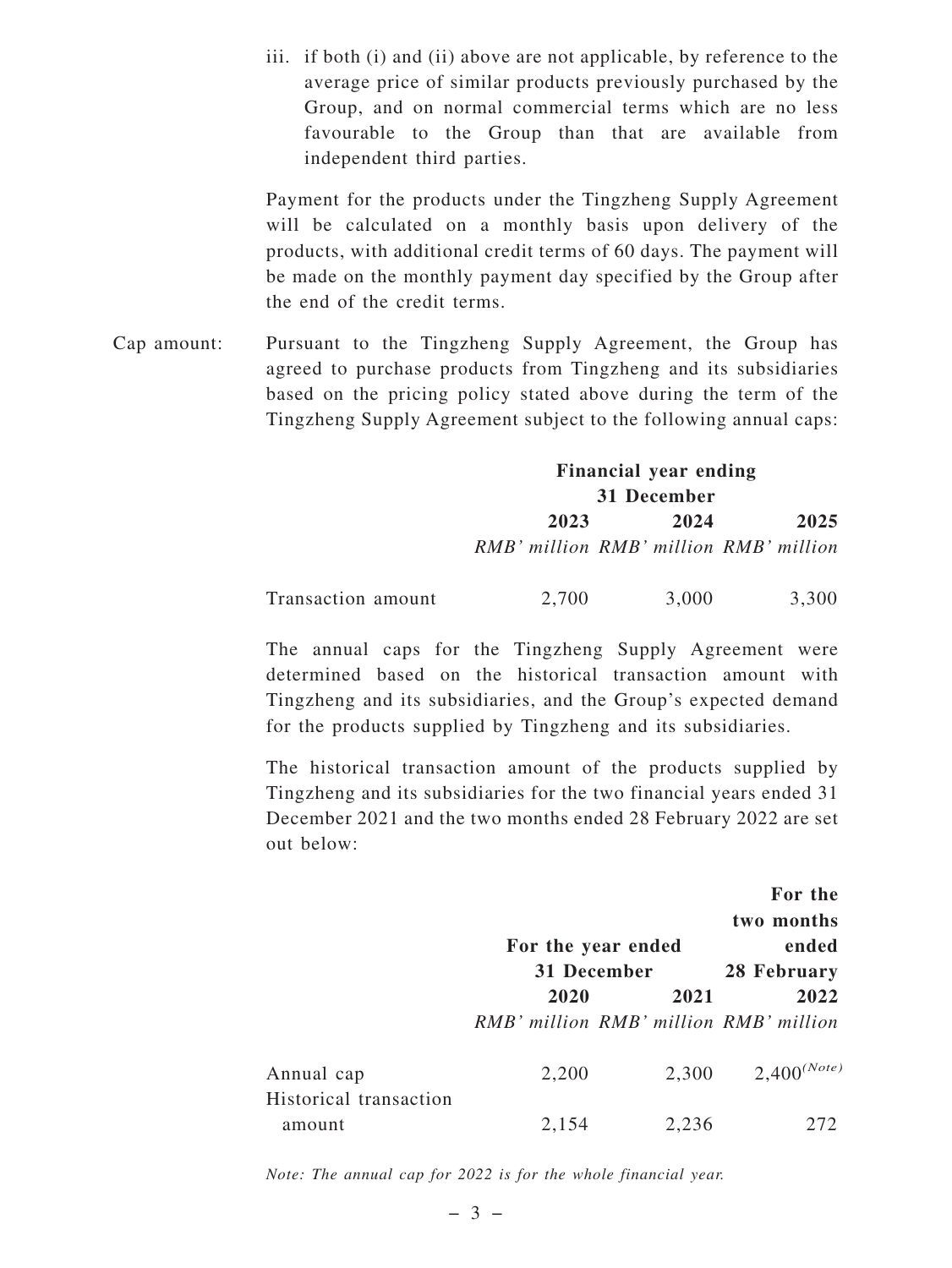#### **Condition**

The Tingzheng Supply Agreement is subject to the Company's compliance with the requirements of the Listing Rules with respect to continuing connected transactions, including approval from the Independent Shareholders.

#### **Reasons for entering the Tingzheng Supply Agreement**

Tingzheng and its subsidiaries have been supplying flexible plastic packaging materials and plastic products to the Group for more than fifteen years. Such products are being used for the packaging of the Group's products in the ordinary and usual course of business of the Group.

Tingzheng and its subsidiaries are among the leading producers of flexible plastic packaging materials and plastic products in the PRC. They have multiple standardised factories covering the production centers of the Group, which can ensure the timely and stable supply of high quality standardised products to the Group. The Group has always been committed to food safety and quality guarantee, and has high requirements for its suppliers, such as the ability to provide stable and sufficient quantities of high quality standardised products in a timely manner. The Group has been satisfied with the quality of the products supplied by Tingzheng and its subsidiaries, and has not encountered any issue with the quality of the products supplied by Tingzheng and its subsidiaries. As the 2019 Tingzheng Agreement is due to expire on 31 December 2022, the Tingzheng Supply Agreement is being entered into to enable the Group to continue to purchase the products from Tingzheng and its subsidiaries for the Group's operation requirements in the upcoming three years.

As the Tingzheng Supply Agreement is being entered into in the ordinary and usual course of business of the Company and the terms have been negotiated on an arm's length basis and on normal commercial terms, with the purchase price of the products being based on prevailing market price of the same or substantially similar products offered by other independent third party suppliers, the Directors (excluding the independent non-executive Directors) consider that the transactions under the Tingzheng Supply Agreement and the proposed annual caps thereunder are fair and reasonable and in the interests of the Company and the Shareholders as a whole. The independent non-executive Directors will form their view after taking advice from the independent financial adviser. Mr. Wei Hong-Ming, the Chairman of the Board and an executive Director of the Company, and Mr. Wei Hong-Chen, an executive Director of the Company, are considered to be interested in the transactions contemplated under the Tingzheng Supply Agreement and have avoided discussion and abstained from voting on the board resolution to approve the Tingzheng Supply Agreement.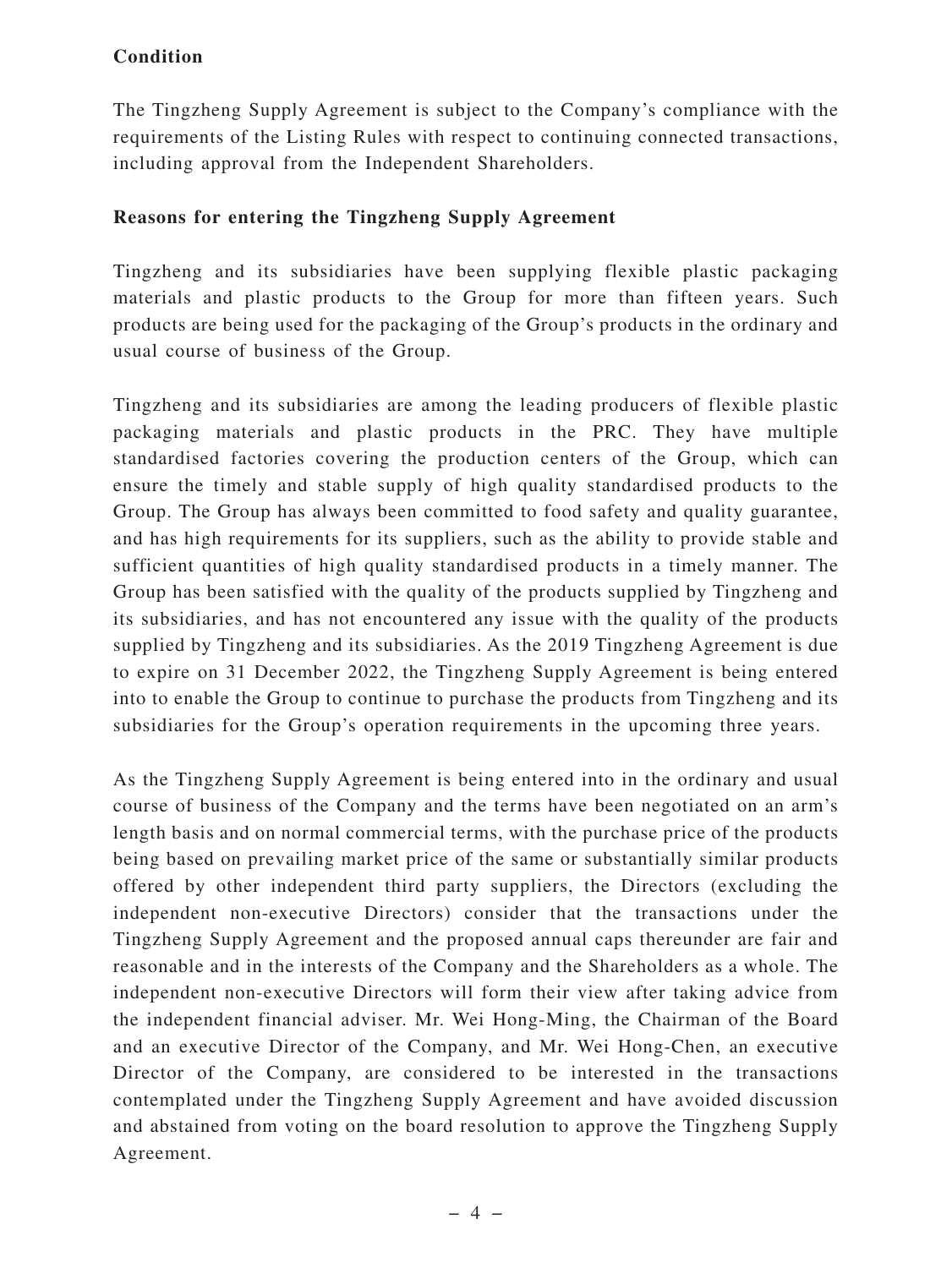#### **THE MARINE VISION SUPPLY AGREEMENT**

Reference is made to the announcement of the Company dated 18 October 2019 in relation to the 2019 Marine Vision Agreement. As the 2019 Marine Vision Agreement is due to expire on 31 December 2022, the Board proposes the entering into of the Marine Vision Supply Agreement to enable the Group to continue to purchase carton box products from Marine Vision and its subsidiaries for the Group's operation requirements in the upcoming three years. The principal terms of the Marine Vision Supply Agreement are set out below:

Subject: The Group will purchase carton box products from Marine Vision and its subsidiaries.

Term: Three financial years commencing on 1 January 2023 and ending on 31 December 2025.

Price: The price of the products to be supplied by Marine Vision and its subsidiaries to the Group will be based on the quoted price for the products to be supplied. Such quoted price will be determined on a quarterly basis based on arm's length negotiations between the parties and on normal commercial terms with reference to:

- i. the prevailing market price for the same or substantially similar products, taking into account the price of the same or substantially similar products with comparable order quantities and quality offered by independent third party suppliers;
- ii. if there are insufficient comparable transactions to (i) above, on normal commercial terms comparable to those received from independent third parties in respect of the same or substantially similar products with comparable quantities and quality; and
- iii. if both (i) and (ii) above are not applicable, by reference to the average price of similar products previously purchased by the Group, and on normal commercial terms which are no less favourable to the Group than that are available from independent third parties.

Payment for the products under the Marine Vision Supply Agreement will be calculated on a monthly basis upon delivery of the products, with additional credit terms of 60 days. The payment will be made on the monthly payment day specified by the Group after the end of the credit terms.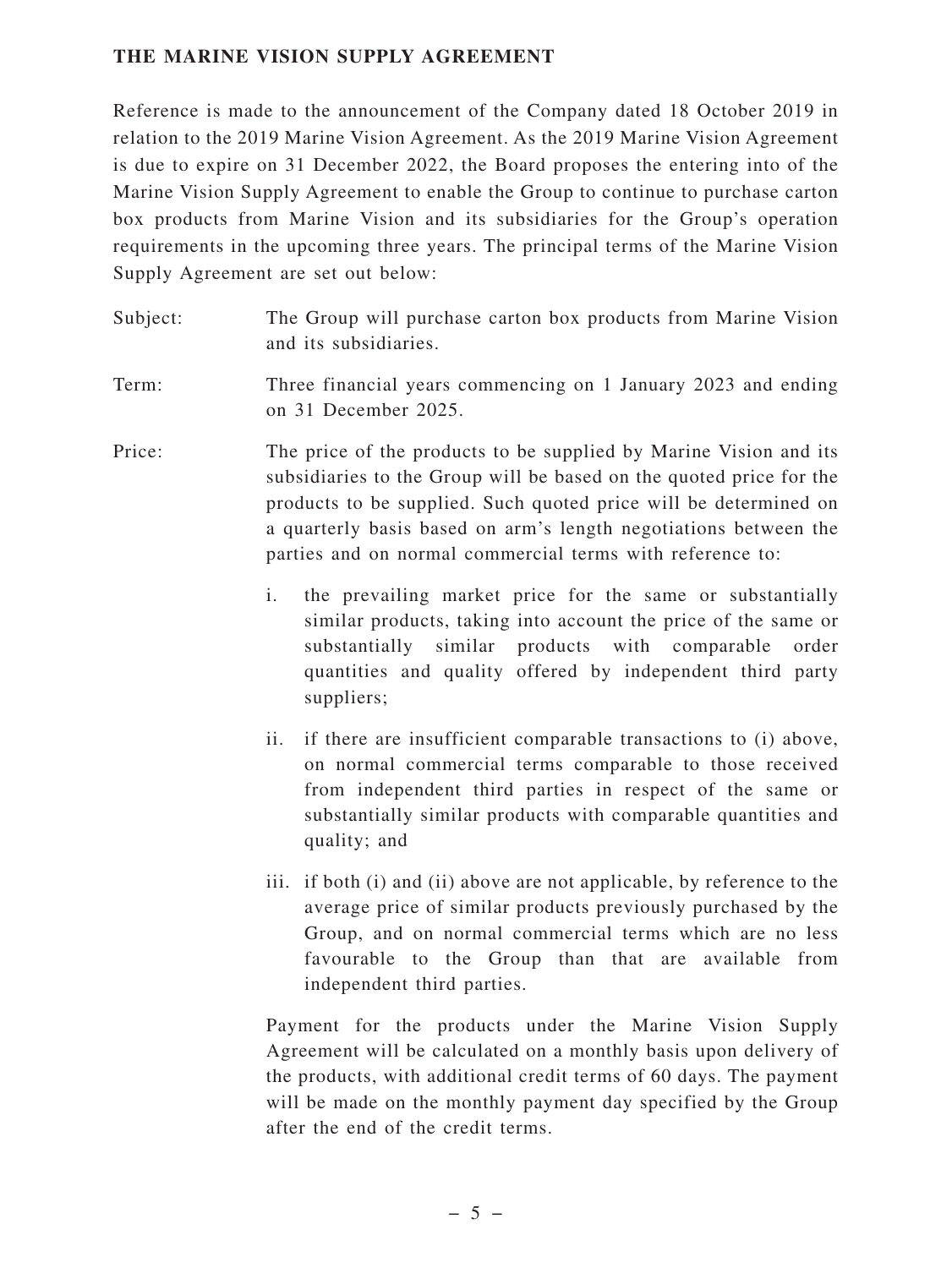Cap amount: Pursuant to the Marine Vision Supply Agreement, the Group has agreed to purchase products from Marine Vision and its subsidiaries based on the pricing policy stated above during the term of the Marine Vision Supply Agreement subject to the following annual caps:

|                    |                                        |       | Financial year ending 31 December |
|--------------------|----------------------------------------|-------|-----------------------------------|
|                    | 2023                                   | 2024  | 2025                              |
|                    | RMB' million RMB' million RMB' million |       |                                   |
| Transaction amount | 3,100                                  | 3,600 | 4,100                             |

The annual caps for the Marine Vision Supply Agreement were determined based on the historical transaction amount with Marine Vision and its subsidiaries, and the Group's expected demand for the products to be supplied by Marine Vision and its subsidiaries.

The historical transaction amount of the products supplied by Marine Vision and its subsidiaries for the two financial years ended 31 December 2021 and the two months ended 28 February 2022 are set out below:

|                                  |       |                                        | For the          |
|----------------------------------|-------|----------------------------------------|------------------|
|                                  |       |                                        | two months       |
|                                  |       | For the year ended                     | ended            |
|                                  |       | 31 December                            | 28 February      |
|                                  | 2020  | 2021                                   | 2022             |
|                                  |       | RMB' million RMB' million RMB' million |                  |
| Annual cap                       | 2,320 | 2,510                                  | $2,590^{(Note)}$ |
| Historical transaction<br>amount | 2,234 | 2,491                                  | 395              |

*Note: The annual cap for 2022 is for the whole financial year.*

#### **Condition**

The Marine Vision Supply Agreement is subject to the Company's compliance with the requirements of the Listing Rules with respect to continuing connected transactions, including approval from the Independent Shareholders.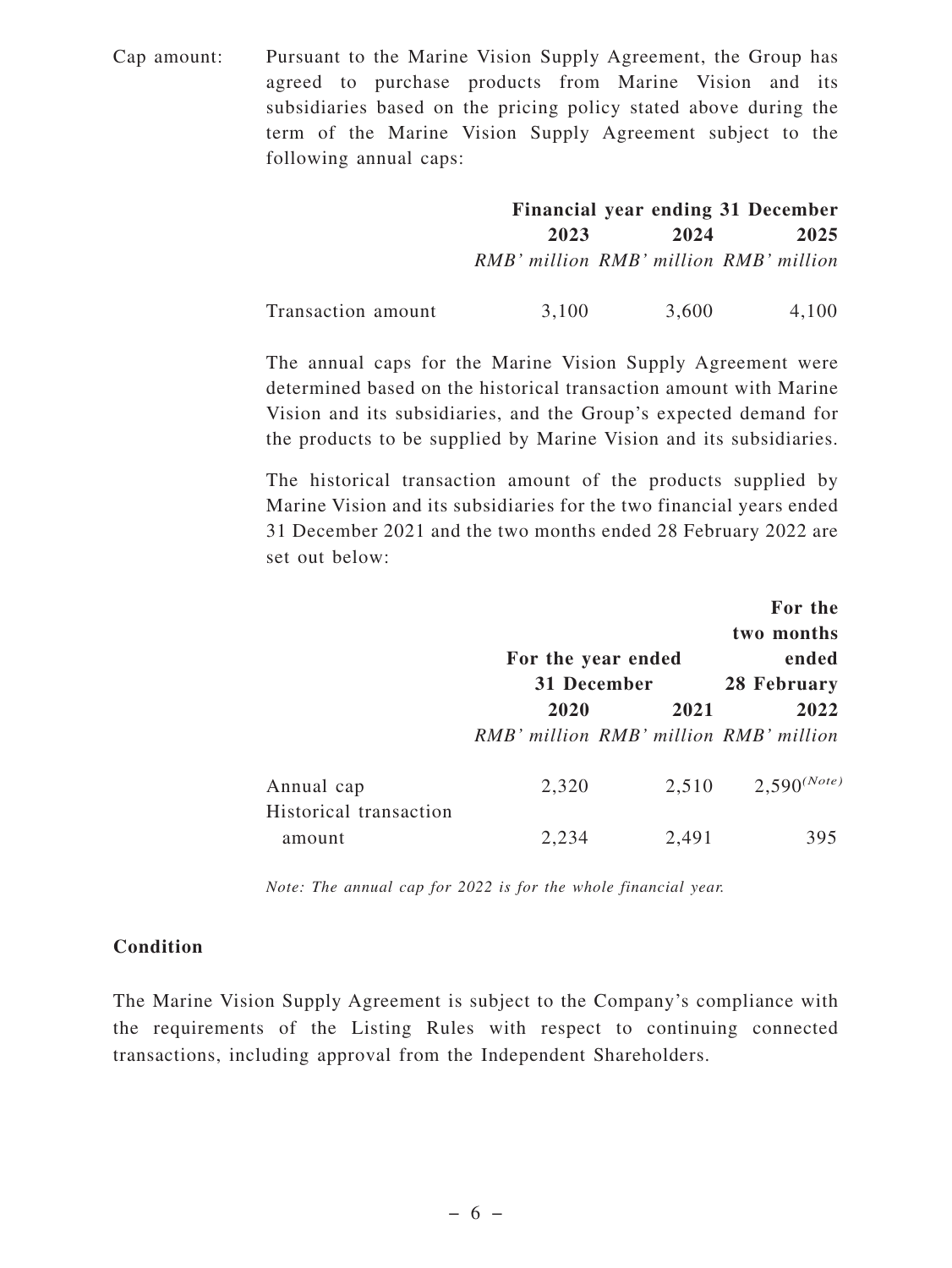#### **Reasons for entering the Marine Vision Supply Agreement**

Marine Vision and its subsidiaries have been supplying carton box products to the Group for more than fifteen years. Such products are being used for the packaging of the Group's products in the ordinary and usual course of business of the Group.

Marine Vision and its subsidiaries are among the leading producers of carton box products in the PRC. They have multiple standardised factories covering the production centers of the Group, which can ensure the timely and stable supply of high quality standardised products to the Group. The Group has always been committed to food safety and quality guarantee, and has high requirements for its suppliers, such as the ability to provide stable and sufficient quantities of high quality standardised products in a timely manner. The Group has been satisfied with the quality of the products supplied by Marine Vision and its subsidiaries, and has not encountered any issue with the quality of the products supplied by Marine Vision and its subsidiaries. As the 2019 Marine Vision Agreement is due to expire on 31 December 2022, the Marine Vision Supply Agreement is being entered into to enable the Group to continue to purchase the products from Marine Vision and its subsidiaries for the Group's operation requirements in the upcoming three years.

As the Marine Vision Supply Agreement is being entered into in the ordinary and usual course of business of the Company and the terms have been negotiated on an arm's length basis and on normal commercial terms, with the purchase price of the products being based on prevailing market price of the same or substantially similar products offered by other independent third party suppliers, the Directors (excluding the independent non-executive Directors) consider that the transactions under the Marine Vision Supply Agreement and the proposed annual caps thereunder are fair and reasonable and in the interests of the Company and the Shareholders as a whole. The independent non-executive Directors will form their view after taking advice from the independent financial adviser. Mr. Wei Hong-Ming, the Chairman of the Board and an executive Director of the Company, and Mr. Wei Hong-Chen, an executive Director of the Company, are considered to be interested in the transactions contemplated under the Marine Vision Supply Agreement and have avoided discussion and abstained from voting on the board resolution to approve the Marine Vision Supply Agreement.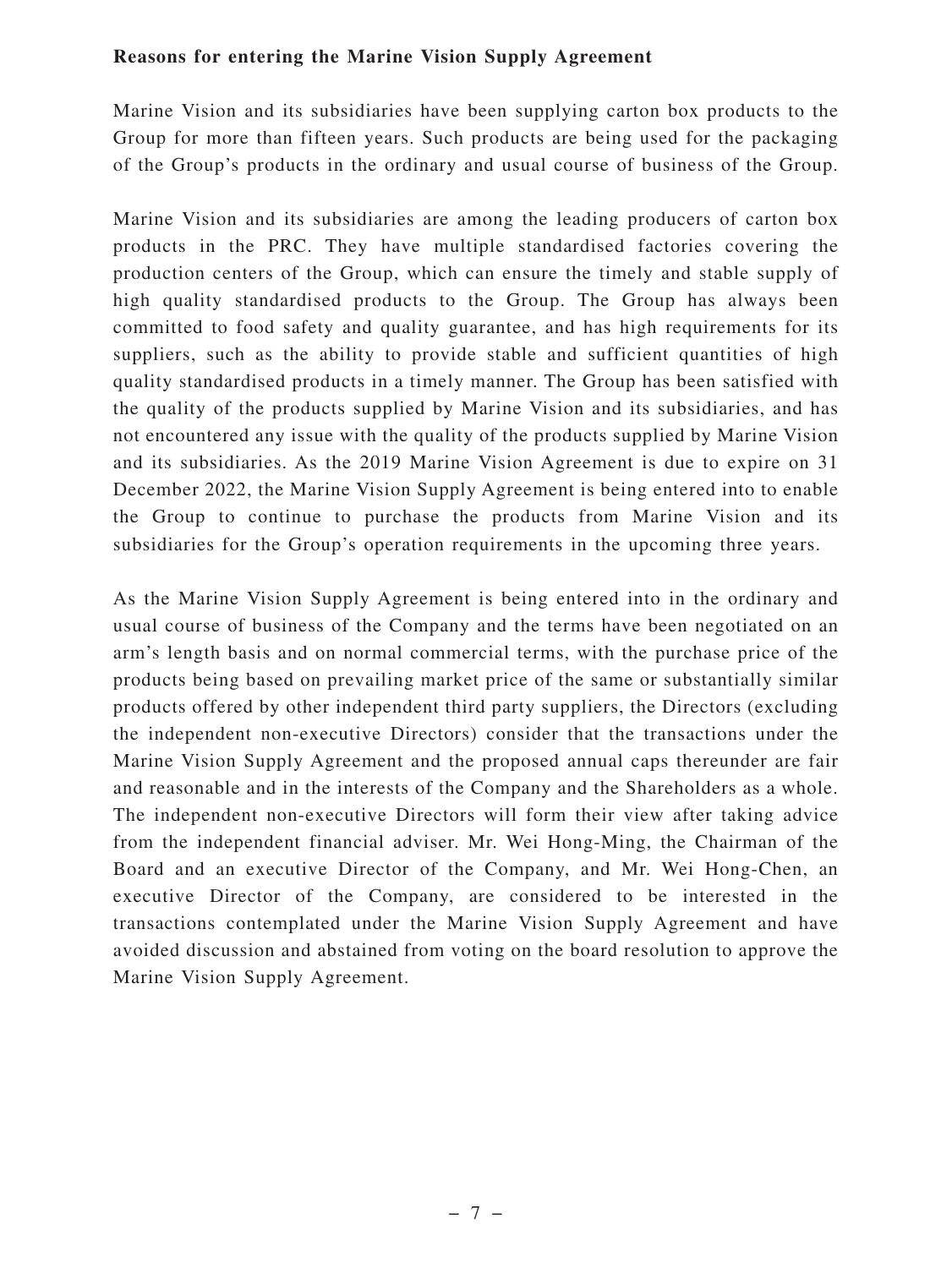#### **THE TING TONG LOGISTICS AGREEMENT**

Reference is made to the announcements of the Company dated 22 June 2020 and 30 September 2021 in relation to the 2020 Ting Tong Agreement. As the 2020 Ting Tong Agreement is due to expire on 31 December 2022, the Board proposes the entering into of the Ting Tong Logistics Agreement to enable the Group to continue to procure the captive logistics services from Ting Tong and its subsidiaries for the Group's operation requirements in the upcoming three years. The principal terms of the Ting Tong Logistics Agreement are set out below:

- Subject: The Group will procure logistics services from Ting Tong and its subsidiaries.
- Term: Three financial years commencing on 1 January 2023 and ending on 31 December 2025.
- Price: The service fee of the logistics services to be provided by Ting Tong and its subsidiaries to the Group will be based on the quoted price for the logistics services to be provided. Such quoted price will be determined on a quarterly basis based on arm's length negotiations between the parties and on normal commercial terms with reference to:
	- i. the prevailing market price for the same or substantially similar services, taking into account the price of the same or substantially similar services with comparable scope and level of services offered by independent third party service providers;
	- ii. if there are insufficient comparable transactions to (i) above, on normal commercial terms comparable to those received from independent third parties in respect of the same or substantially similar services with comparable scope and level of services; and
	- iii. if both (i) and (ii) above are not applicable, by reference to the average price of similar services previously procured by the Group, and on normal commercial terms which are no less favourable to the Group than that are available from independent third parties.

Payment of the service fee under the Ting Tong Logistics Agreement will be calculated on a monthly basis upon completion of the services, with additional credit terms of 30 days. The payment will be made on the monthly payment day specified by the Group after the end of the credit terms.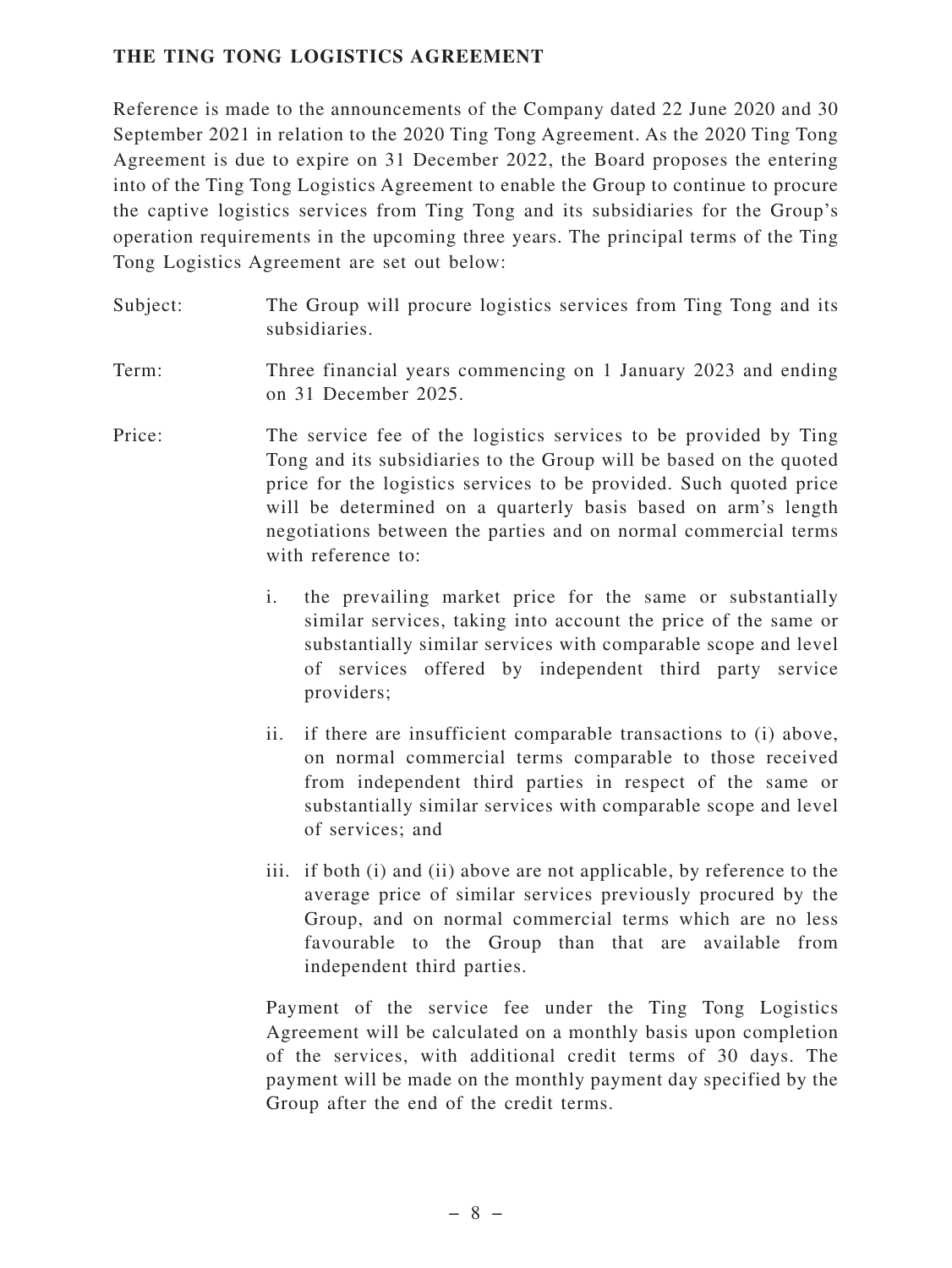Cap amount: Pursuant to the Ting Tong Logistics Agreement, the Group has agreed to procure logistics services from Ting Tong and its subsidiaries based on the pricing policy stated above during the term of the Ting Tong Logistics Agreement subject to the following annual caps:

|                    |                                        |       | Financial year ending 31 December |
|--------------------|----------------------------------------|-------|-----------------------------------|
|                    | 2023                                   | 2024  | 2025                              |
|                    | RMB' million RMB' million RMB' million |       |                                   |
| Transaction amount | 3,200                                  | 3,700 | 4,200                             |

The annual caps for the Ting Tong Logistics Agreement were determined based on the historical transaction amount with Ting Tong and its subsidiaries, and the Group's expected demand for the captive logistics services to be provided by Ting Tong and its subsidiaries.

The historical transaction amount of the services provided by Ting Tong and its subsidiaries for the two financial years ended 31 December 2021 and the two months ended 28 February 2022 are set out below:

|                        | For the year ended<br>31 December      |       | For the<br>two months<br>ended<br>28 February |
|------------------------|----------------------------------------|-------|-----------------------------------------------|
|                        | 2020                                   | 2021  | 2022                                          |
|                        | RMB' million RMB' million RMB' million |       |                                               |
| Annual cap             |                                        |       |                                               |
| (as revised)           | $1,100^{(Note 1)}$                     | 1,900 | $2,700^{(Note 2)}$                            |
| Historical transaction |                                        |       |                                               |
| amount                 | $\bigcap (Note\ 1)$                    | 1,820 |                                               |

*Note 1: Ting Tong became a connected person of the Company on 22 June 2020. The annual cap and historical transaction amount for 2020 represents the amounts for the period from 22 June 2020 to 31 December 2020.*

*Note 2: The annual cap for 2022 is for the whole financial year.*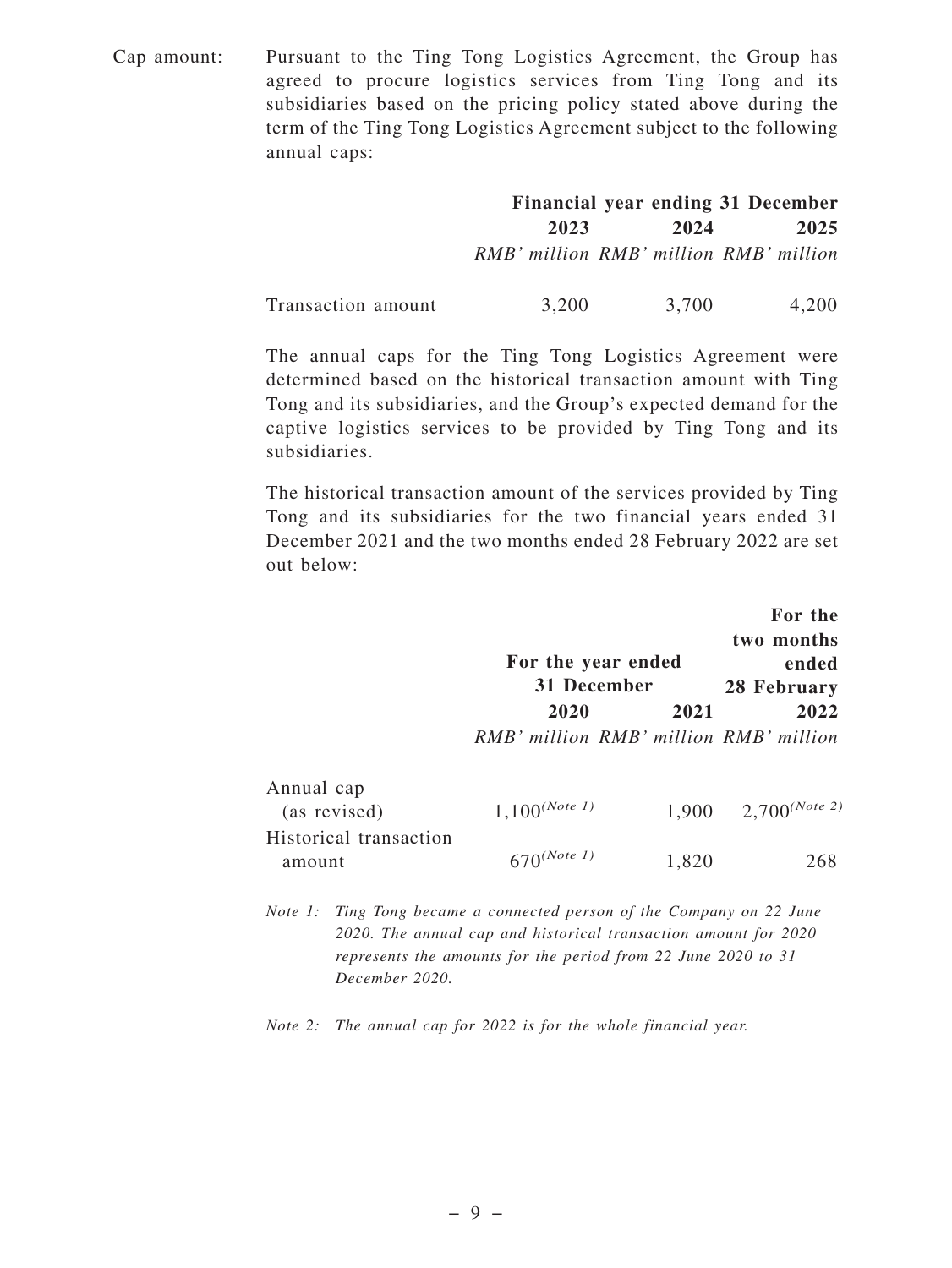#### **Condition**

The Ting Tong Logistics Agreement is subject to the Company's compliance with the requirements of the Listing Rules with respect to continuing connected transactions, including approval from the Independent Shareholders.

#### **Reasons for entering the Ting Tong Logistics Agreement**

Ting Tong and its subsidiaries have been providing the captive logistics services to the Group for more than fifteen years, including implementing strict control over the Group's products in the transportation process to ensure the timely and safe delivery, and promoting the Group's distribution system. The Group requires the captive logistics services provided from Ting Tong and its subsidiaries in the ordinary and usual course of business of the Group.

Ting Tong and its subsidiaries are among the leading logistics services providers in the PRC. They have a nationwide logistics network covering the production centers of the Group, which can ensure the timely and stable supply of high quality standardised captive logistics services to the Group. The Group has always been committed to food safety and quality guarantee, and has high requirements for its service providers, such as the ability to provide stable and sufficient quantities of high quality standardised services in a timely manner. The Group has been satisfied with the quality of the captive logistics services provided by Ting Tong and its subsidiaries, and has not encountered any issue with the quality of the logistics services supplied by Ting Tong and its subsidiaries. As the 2020 Ting Tong Agreement is due to expire on 31 December 2022, the Ting Tong Logistics Agreement is being entered into to enable the Group to continue to procure the captive logistics services from Ting Tong and its subsidiaries for the Group's operation requirements in the upcoming three years.

As the Ting Tong Logistics Agreement is being entered into in the ordinary and usual course of business of the Company and the terms have been negotiated on an arm's length basis and on normal commercial terms, with the service fee based on prevailing market price of the same or substantially similar services offered by other independent third party logistics services providers, the Directors (excluding the independent non-executive Directors) consider that the transactions under the Ting Tong Logistics Agreement and the proposed annual caps thereunder are fair and reasonable and in the interests of the Company and the Shareholders as a whole. The independent non-executive Directors will form their view after taking advice from the independent financial adviser. Mr. Wei Hong-Ming, the Chairman of the Board and an executive Director of the Company, and Mr. Wei Hong-Chen, an executive Director of the Company, are considered to be interested in the transactions contemplated under the Ting Tong Logistics Agreement and have avoided discussion and abstained from voting on the board resolution to approve the Ting Tong Logistics Agreement.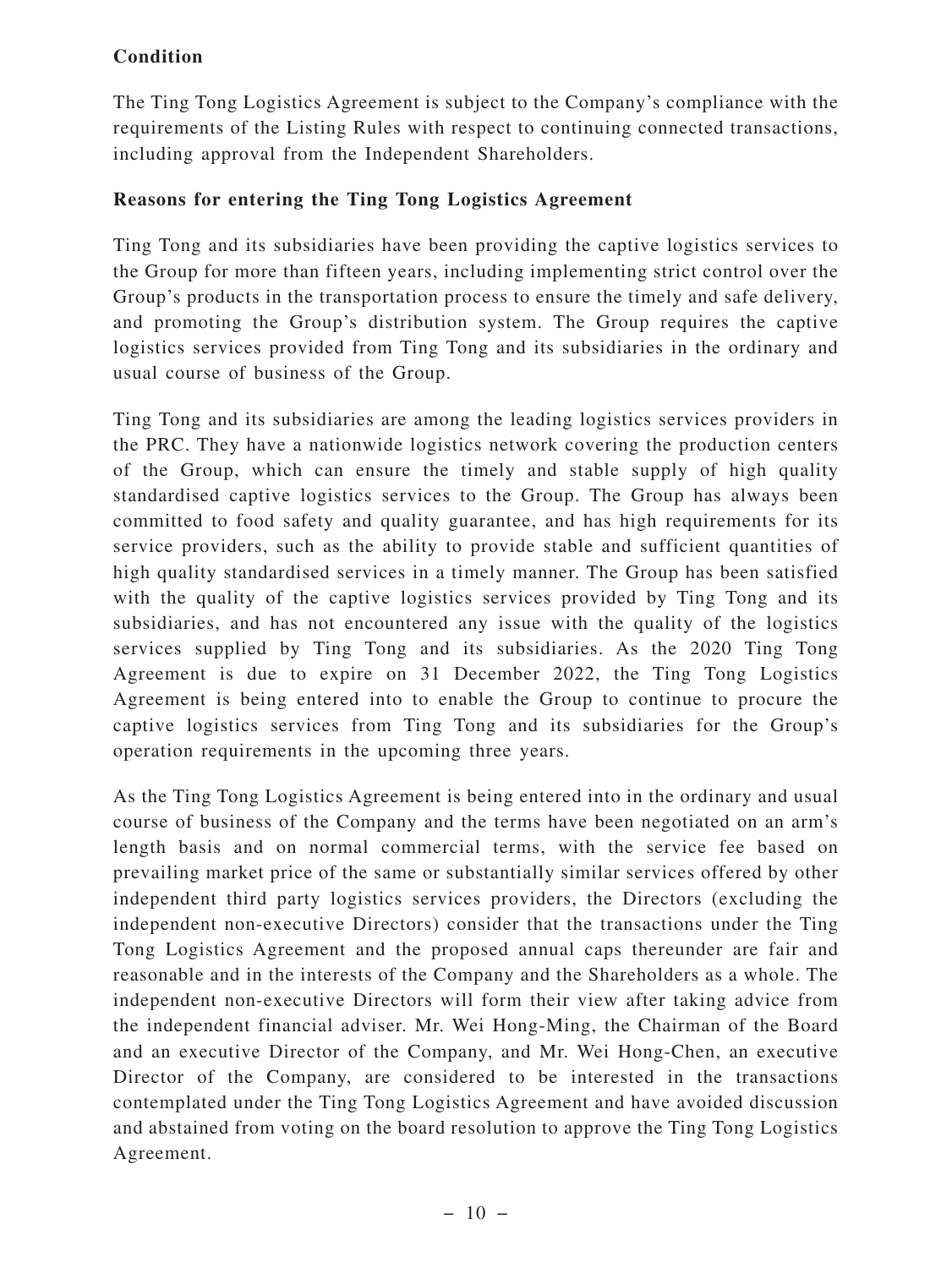#### **INTERNAL CONTROL PROCEDURES**

To ensure that the terms of the continuing connected transactions of the Group are fair and reasonable and no less favourable to the Group than those available to/from independent third parties, the Group has a set of internal control procedures in place under which:

#### *Internal control and pricing policies*

- (i) the Group maintains a list of carefully selected suppliers and service providers. The list is regularly reviewed and updated. For a supplier or service provider to become listed, the Group will initially conduct and must be satisfied with the on-site visits to the supplier or service provider. The supplier or service provider of the Group must also have a good track record with the Group in terms of the quality of the products supplied or the services provided, which is reviewed by the quality assurance team of the Group (the "**Quality Assurance Department**"). The supplier or service provider of the Group must have also had a track record of at least one year. Further, if the supplier or service provider has not supplied any products or provided any services to the Group for more than a year, the supplier or service provider will be delisted from the Group's supplier/service provider list and the Group will initiate the full selection procedure (including on-site visits and quality checks) for the supplier or service provider to be relisted onto the supplier/service provider list;
- (ii) with respect to any potential orders, the research and development department of the Group (the "**R&D Department**") or the purchasing department (the "**Purchasing Department**") will first discuss and formulate the details of the specifications of the order (including materials, safety, functions and specification for the relevant products, and the scope and level of the relevant services);
- (iii) after such formulation by the R&D Department or the Purchasing Department, based on their experience and taking into account similar purchases made or services procured by the Group, the Purchasing Department will obtain quotations from the supplier or service provider on a quarterly basis and also select not less than two and on average about three other suppliers or service providers from the Group's supplier/service provider list which are independent third parties for quotations in order to ascertain the prevailing market price in accordance with the pricing policies as set out under the supply agreement or service agreement;
- (iv) the selection criteria of the suppliers or service providers will be based on their quotation, delivery time, payment terms, specifications, quality, safety and recent performance;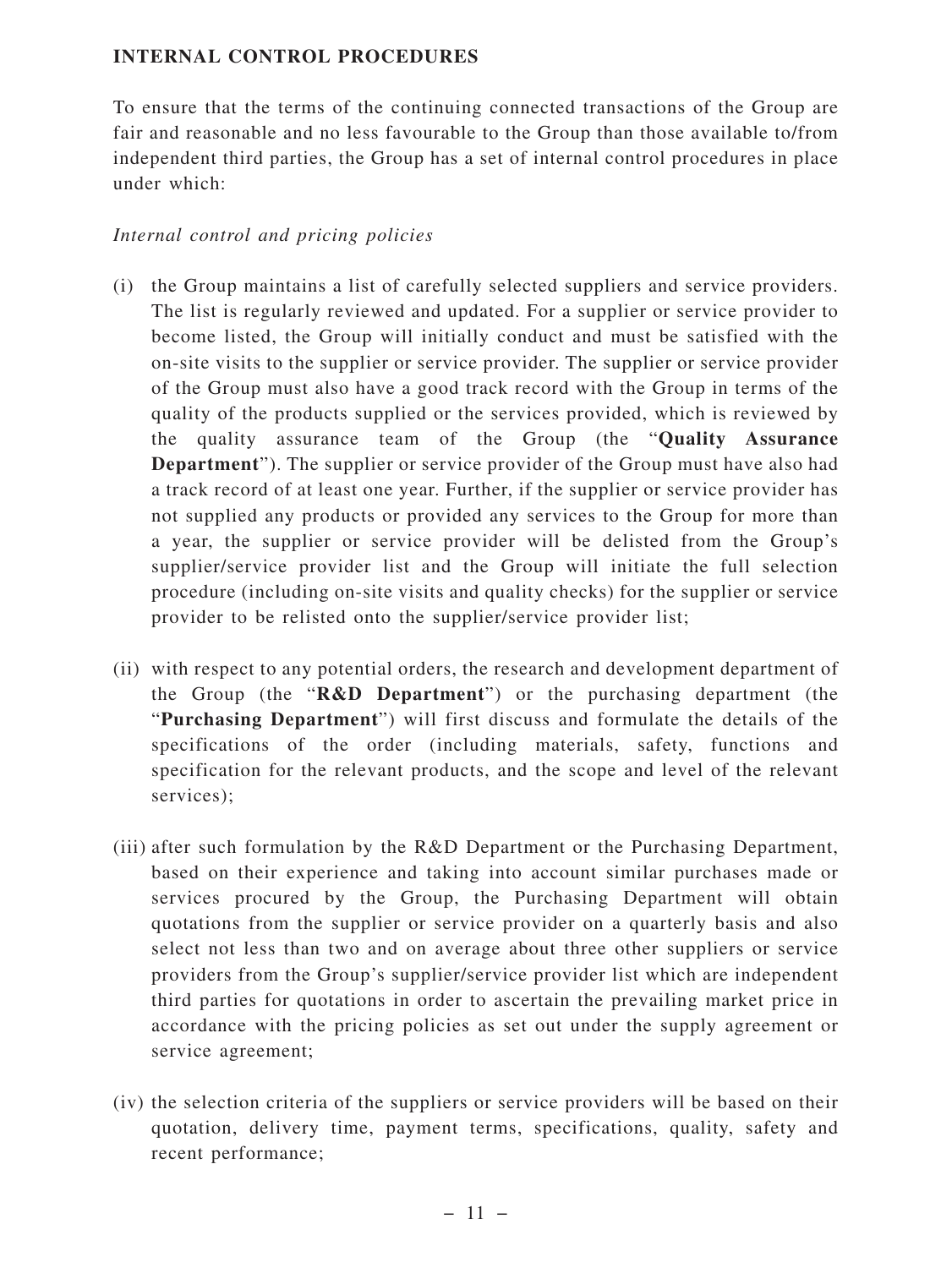- (v) upon delivery of the products or upon completion of the services (whether by connected person or independent third party), the Quality Assurance Department will conduct checks to review and assess (including but not limited to quality and safety) whether the products have been supplied or the services have been provided in accordance with the terms of each agreement; and
- (vi) the price of the products supplied by the suppliers and the services provided by the service providers will be determined based on the pricing policies set out in the section headed "Price" of the relevant agreement.

#### *Internal review policies*

- (i) the pricing policy for all the continuing connected transactions of the Group will be supervised and monitored by the accounting department of the Group and the management of the Group dedicated with the responsibility of supervising the continuing connected transactions of the Group to ensure that the relevant continuing connected transactions are being conducted on normal commercial terms and will not be prejudicial to the interests of the Company and the Shareholders as a whole;
- (ii) in respect of any order for products or services, the Group will assess the scope and scale of the products or services and obtain reference quotations from independent third party suppliers or service providers for setting the prevailing market price;
- (iii) the relevant personnel from the accounting department and the management of the Group will conduct regular checks to review and assess whether the transactions contemplated under the relevant continuing connected transactions are conducted in accordance with the terms of its respective agreement and will also regularly update the market price for the purpose of considering if the price charged for a specific transaction is fair and reasonable and in accordance with the aforesaid pricing policies; and
- (iv) the independent non-executive Directors will review the transactions under the relevant continuing connected transaction and the auditors of the Company will also conduct an annual review on the pricing terms and annual caps thereof.

The Directors consider that the above internal control and pricing policies and internal review policies of the Group are effective to ensure that the transactions contemplated under the relevant continuing connected transaction will be conducted on normal commercial terms and not prejudicial to the interests of the Company and the Shareholders as a whole.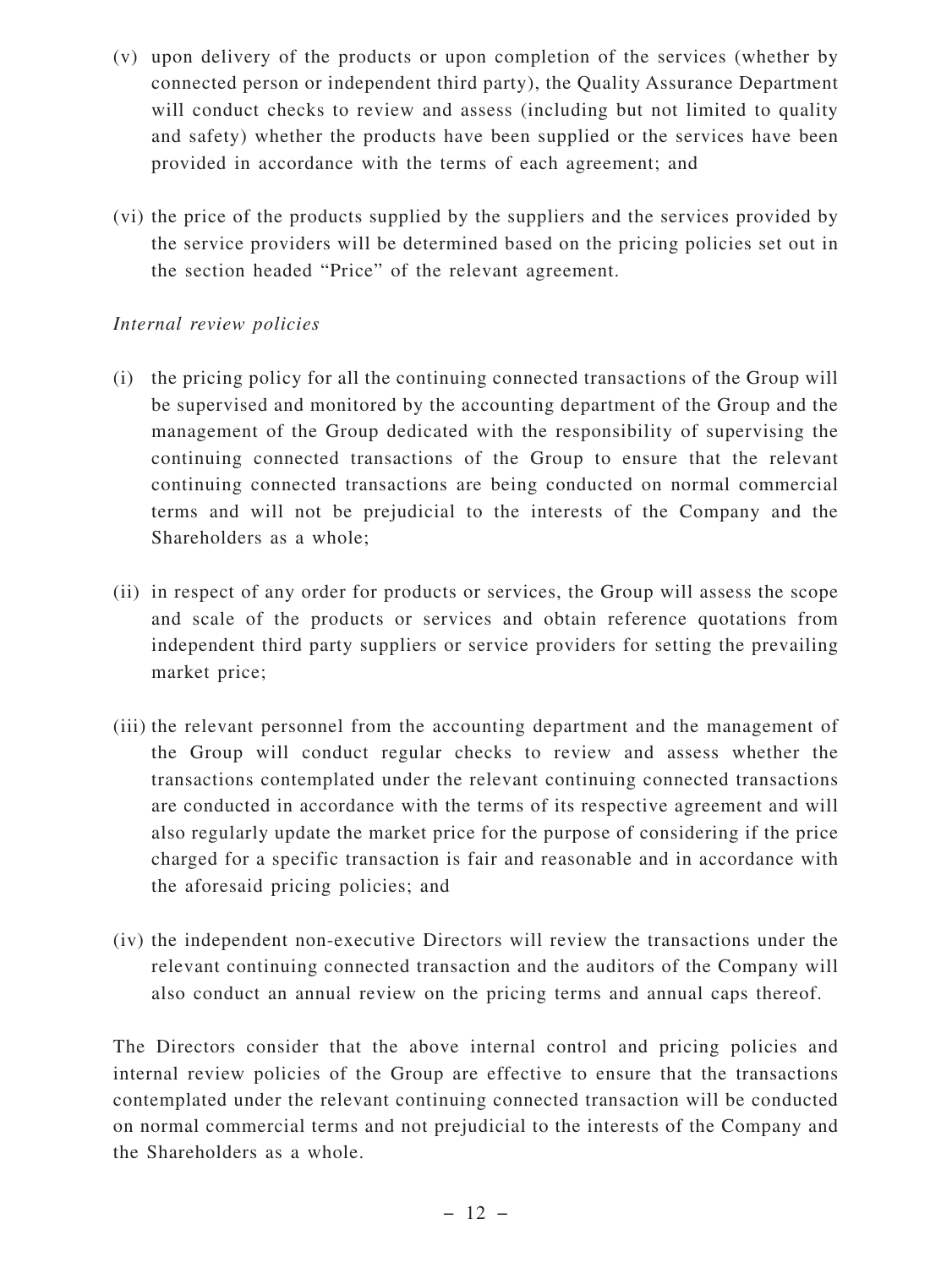#### **INFORMATION ON THE PARTIES**

#### **The Group**

The Group is principally engaged in the production and distribution of instant noodle and beverage products in the PRC.

#### **Tingzheng**

Tingzheng is a limited liability company incorporated in the Cayman Islands and is an investment holding company, its subsidiaries are principally engaged in the manufacture and sale of flexible plastic packaging materials and plastic products in the PRC.

#### **Marine Vision**

Marine Vision is a limited liability company incorporated in the British Virgin Islands and is an investment holding company, its subsidiaries are principally engaged in the manufacture and sale of carton box products in the PRC.

#### **Ting Tong**

Ting Tong is a limited liability company incorporated in the Cayman Islands and is an investment holding company, its subsidiaries are principally engaged in the provision of logistics services in the PRC.

Tingzheng, Marine Vision and Ting Tong are beneficially owned by four discretionary trusts, of which: Ms. Wei Chang Lu-Yun is the settlor of one of the discretionary trusts with Mr. Wei Ing-Chou and Ms. Wei Chang Lu-Yun as discretionary objects, Ms. Lin Li-Mien is the settlor of one of the discretionary trusts with Mr. Wei Ying-Chiao and Ms. Lin Li-Mien as discretionary objects, Ms. Wei Hsu Hsu-Mien is the settlor of one of the discretionary trusts with Mr. Wei Yin-Chun and Ms. Wei Hsu Hsu-Mien as discretionary objects, and Ms. Wei Tu Miao is the settlor of one of the discretionary trusts with Mr. Wei Yin-Heng and Ms. Wei Tu Miao as discretionary objects. Mr. Wei Ing-Chou and Ms. Wei Chang Lu-Yun are the parents of Mr. Wei Hong-Ming, the Chairman of the Board and an executive Director of the Company, and Mr. Wei Hong-Chen, an executive Director of the Company. Mr. Wei Ying-Chiao, Ms. Lin Li-Mien, Mr. Wei Yin-Chun, Ms. Wei Hsu Hsu-Mien, Mr. Wei Yin-Heng and Ms. Wei Tu Miao are relatives of Mr. Wei Hong-Ming, the Chairman of the Board and an executive Director of the Company, and Mr. Wei Hong-Chen, an executive Director of the Company.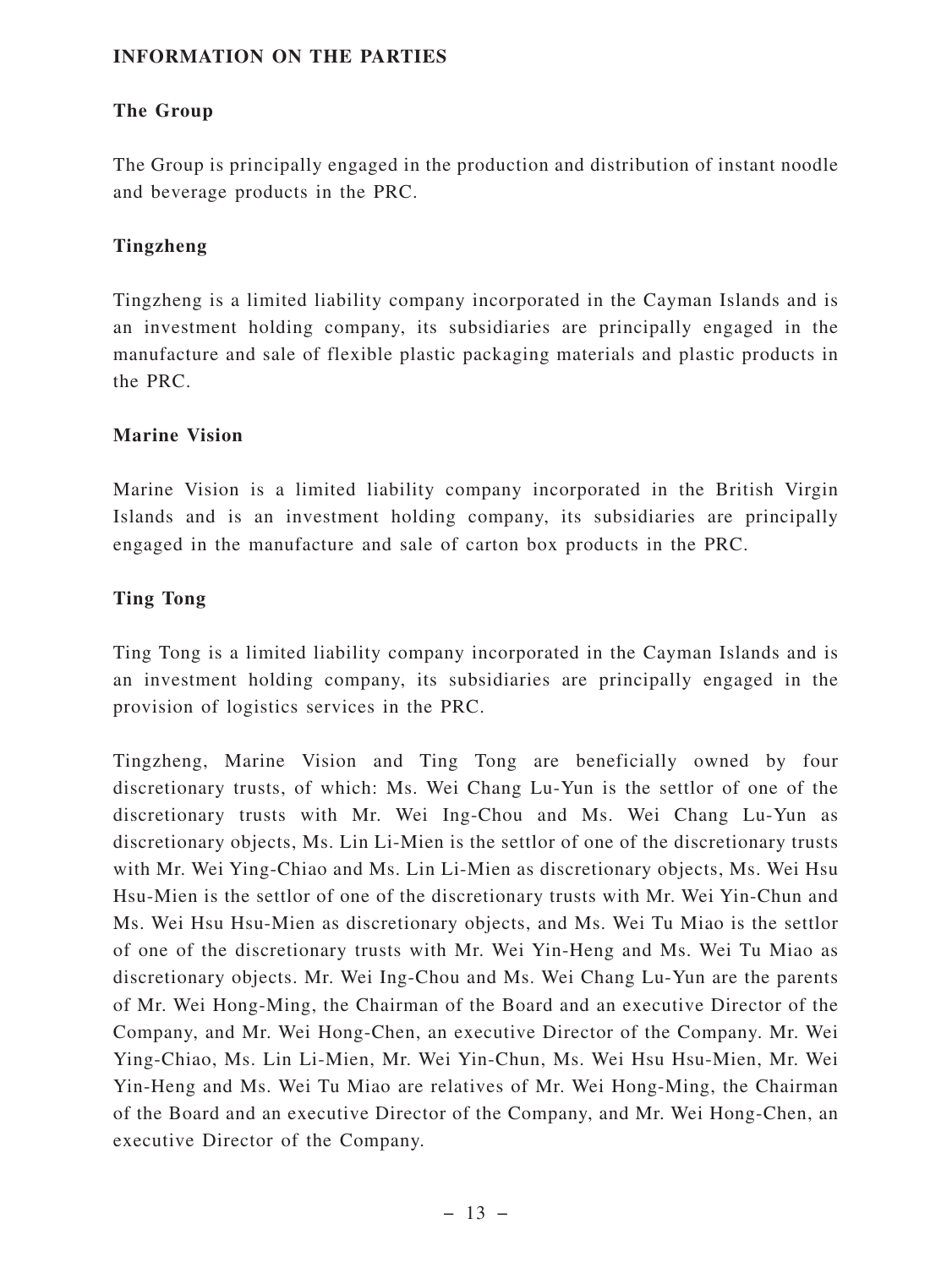#### **IMPLICATION UNDER THE LISTING RULES**

As each of Tingzheng, Marine Vision and Ting Tong is beneficially owned by family members and relatives of Mr. Wei Hong-Ming, the Chairman of the Board and an executive Director of the Company, and Mr. Wei Hong-Chen, an executive Director of the Company, each of Tingzheng, Marine Vision and Ting Tong is hence a connected person of the Company for the purpose of Chapter 14A of the Listing Rules, and the transactions contemplated under each of the Tingzheng Supply Agreement, the Marine Vision Supply Agreement and the Ting Tong Logistics Agreement will constitute continuing connected transactions for the Company under Chapter 14A of the Listing Rules.

As the applicable percentage ratios in respect of the annual transaction amount under each of the Tingzheng Supply Agreement, the Marine Vision Supply Agreement and the Ting Tong Logistics Agreement are expected to exceed 5%, the transactions contemplated under each of the Tingzheng Supply Agreement, the Marine Vision Supply Agreement and the Ting Tong Logistics Agreement will be subject to the reporting, annual review, announcement and Independent Shareholders' approval requirements under Chapter 14A of the Listing Rules.

#### **GENERAL**

The Independent Board Committee comprising all the independent non-executive Directors has been formed to advise the Independent Shareholders on the terms of the Continuing Connected Transactions.

An independent financial adviser has been appointed to advise the Independent Board Committee and the Independent Shareholders on the terms of the Continuing Connected Transactions.

A circular containing, amongst others, details of the Continuing Connected Transactions, a letter from the independent financial adviser to the Independent Board Committee and the Independent Shareholders in relation to the transactions contemplated under the Continuing Connected Transactions, a letter from the Independent Board Committee to the Independent Shareholders in relation to the Continuing Connected Transactions, together with a notice convening the EGM to be held on Monday, 13 June 2022 to approve the Continuing Connected Transactions is expected to be despatched to the Shareholders on or around 28 April 2022.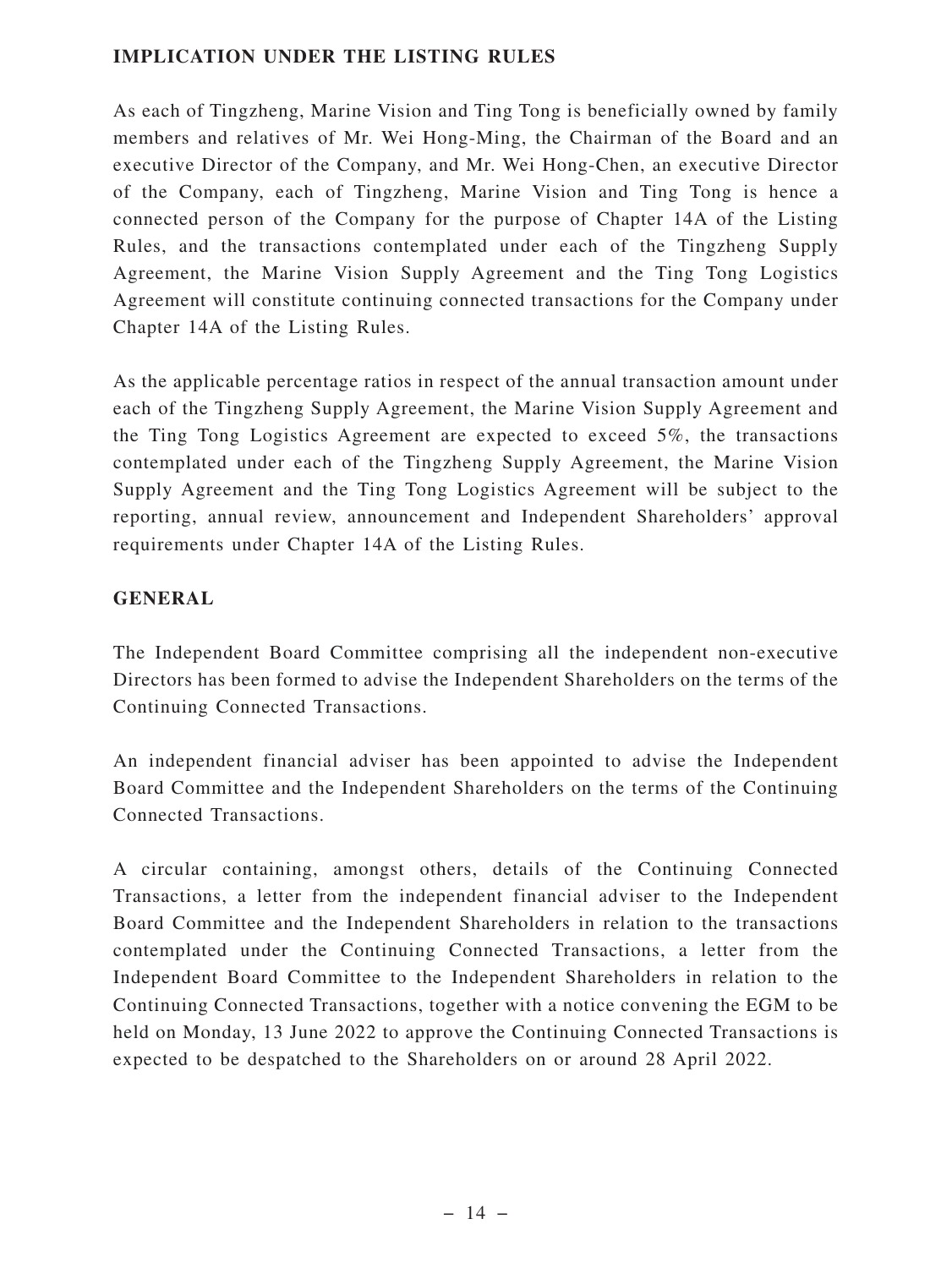#### **DEFINITIONS**

In this announcement, unless the context otherwise requires, the following terms have the meanings set opposite them below:

| "2019 Marine Vision<br>Agreement"      | the agreement dated 18 October 2019 between the<br>Company and Marine Vision;                                                                                                                                                                                                                                 |
|----------------------------------------|---------------------------------------------------------------------------------------------------------------------------------------------------------------------------------------------------------------------------------------------------------------------------------------------------------------|
| "2019 Tingzheng<br>Agreement"          | the agreement dated 21 November 2019 between<br>the Company and Tingzheng;                                                                                                                                                                                                                                    |
| "2020 Ting Tong<br>Agreement"          | agreement dated 22<br>June<br>2020<br>the<br>(as<br>supplemented on 30 September 2021) between the<br>Company and Ting Tong;                                                                                                                                                                                  |
| "Board"                                | the board of directors of the Company;                                                                                                                                                                                                                                                                        |
| "Company"                              | Tingyi (Cayman Islands) Holding Corp., a<br>company incorporated in the Cayman Islands with<br>limited liability, the Shares of which are listed on<br>the main board of the Stock Exchange;                                                                                                                  |
| "connected person"                     | has the meaning ascribed to it under the Listing<br>Rules;                                                                                                                                                                                                                                                    |
| "Continuing Connected<br>Transactions" | continuing connected<br>the<br>transactions<br>contemplated under the<br>Tingzheng<br>Supply<br>Agreement, the Marine Vision Supply Agreement<br>and the Ting Tong Logistics Agreement;                                                                                                                       |
| " $Directory$ "                        | the director(s) of the Company;                                                                                                                                                                                                                                                                               |
| "Group"                                | the Company and its subsidiaries;                                                                                                                                                                                                                                                                             |
| "Hong Kong"                            | the Hong Kong Special Administrative Region of<br>the PRC;                                                                                                                                                                                                                                                    |
| "Independent Board<br>Committee"       | independent committee of the<br>Board,<br>an<br>comprising all the independent non-executive<br>Directors appointed by the Board to advise the<br>Independent Shareholders on the terms of the<br>Tingzheng Supply Agreement, the Marine Vision<br>Supply Agreement and the Ting Tong Logistics<br>Agreement; |
| "Independent Shareholders"             | Shareholders other than Tingzheng, Marine Vision,<br>Ting Tong and their respective associates;                                                                                                                                                                                                               |